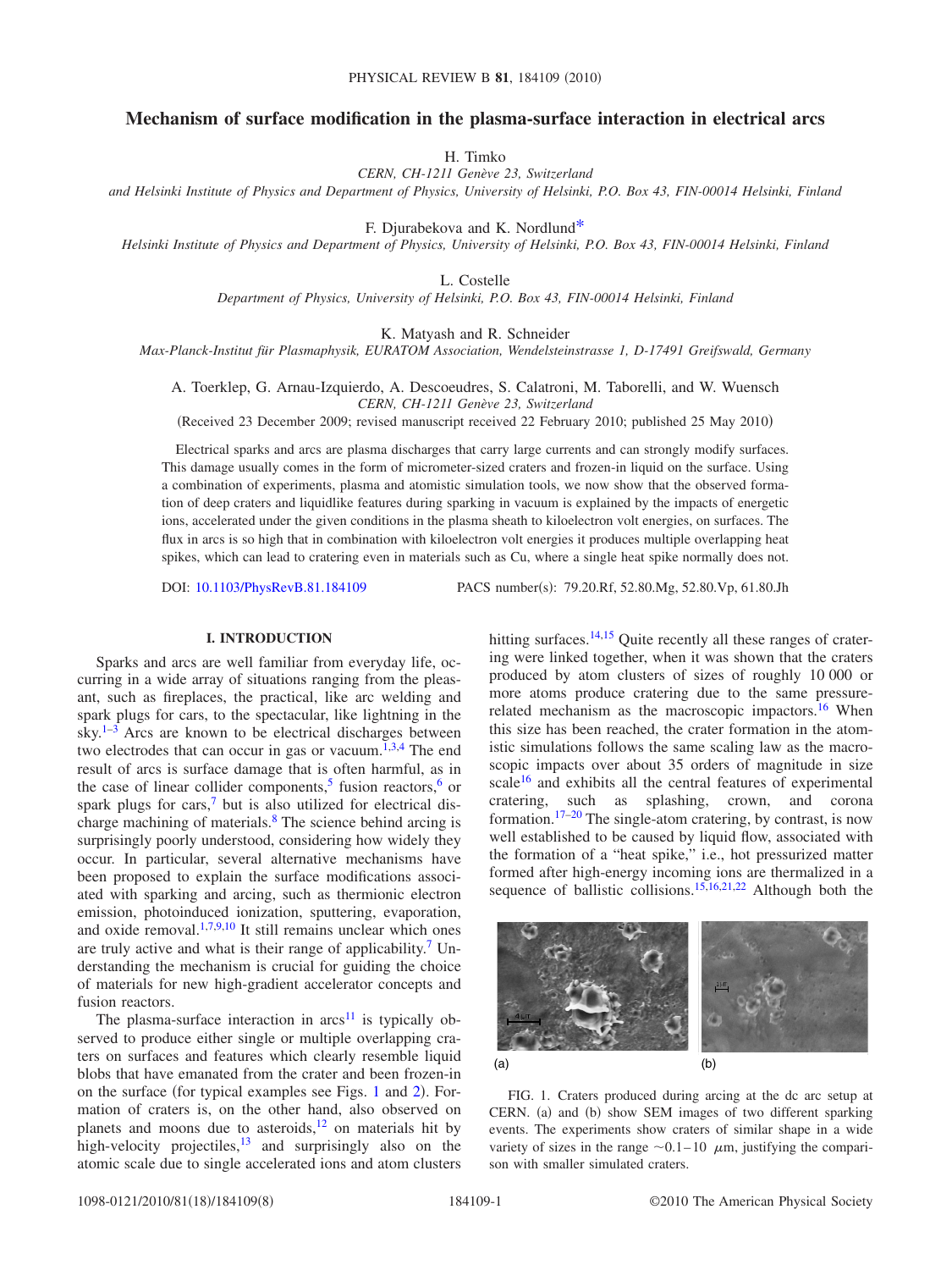<span id="page-1-0"></span>

FIG. 2. (Color) Comparison of experimental and simulated craters. Top left: tilted SEM experimental image of a few nearby craters. Top right: tilted AFM experimental image of the same experimental crater. Bottom left: tilted MD simulated image of a single crater. Bottom right: MD simulated image of the same simulated crater. In the simulated case the total-energy deposition was 4.34 keV/nm<sup>2</sup>. The inset in the bottom left part shows a complex double crater from the MD simulations.

macroscopic and atom-induced craters bear a clear visual resemblance to the craters produced by arcing, the possible relation between arc and impact cratering mechanisms has not been established.

## **II. METHODS**

In the work presented, we are modeling vacuum arcs, i.e., arcs which occur between two solid electrodes under ultrahigh-vacuum (UHV) conditions.

### **A. Experiments**

Experiments on cratering were carried out in an UHV chamber using the direct-current (dc) arcing setup at CERN presented in Refs. [23](#page-7-4) and [24.](#page-7-5) Briefly, the experimental setup used consists of a rounded rod (anode) and a plane sample (cathode). The Cu cathode and anode were separated by 20  $\mu$ m, and a voltage of up to 10 kV was placed between the electrodes. The voltage was obtained by charging a capacitor to a given high voltage, then disconnecting it from the power supply, and finally connecting it to the electrodes. This lead to electric fields of up to  $\sim$  500 MV/m, which induced arcing between the electrodes.

For the current paper a series of ten single sparks on the same sample, well separated from each other, was generated. The result was a complex central crater produced by multiple impact of the plasma on the surface due to random movement of the cathode spot, as expected from the literature.<sup>2</sup> Adjacent to this main crater we observed single craters of varying size produced by single or a couple of overlapping arc-surface interactions, see Fig. [1.](#page-0-0) These were chosen for the further experimental and computational analysis.

The surface morphology of the cratering was analyzed by a LEO 430 scanning electron microscope (SEM) operated with a voltage of 20 kV at CERN, and with an Autoprobe CP

Research (Thermo Microscope) atomic force microscope (AFM) at the University of Helsinki. The AFM tip was a tungsten-carbide-coated silicon cantilever from MikroMasch  $(CSC11/W2C)$  with a cone angle of  $40^{\circ}$  and probe tip radius of curvature below 35 nm. Since this is much less than the micrometer-scale widths of the crater, tip convolution was not a serious issue.

#### **B. Simulations**

The plasma formation under corresponding conditions was simulated using the particle-in-cell (PIC) method $25,26$  $25,26$  in which the kinetics of so-called "superparticles" (each of them representing many real particles, that in the current case were electrons, Cu neutrals, or Cu<sup>+</sup> ions), moving in selfconsistent fields, is calculated on the grid with Maxwell's equations. The particle collisions are handled by Monte Carlo collision (MCC) routines, which randomly change particle velocities according to the actual collision dynamics. As in the experimental setup the high electric field is concentrated to a small area on both the anode and the cathode, the system can be approximated by two parallel plane electrodes, with a homogeneous external electric field in between. Hence, the PIC simulations treated the plasma formation between a system of infinite plates, approximating the main stream of the plasma between the electrodes. A PIC-MCC code developed within IPP Greifswald, $27$  which resolves one spatial but three velocity components (1d3v), was used for the simulations.

In these PIC simulations, the same conditions as in experiments have been applied. The distance between the electrodes was 20  $\mu$ m with the cathode grounded and the anode powered with 10 kV. The three dominating species, electrons, Cu and Cu+ were taken into account. Simulations started from perfect vacuum. A constant rate of electron emission and neutral evaporation was assumed throughout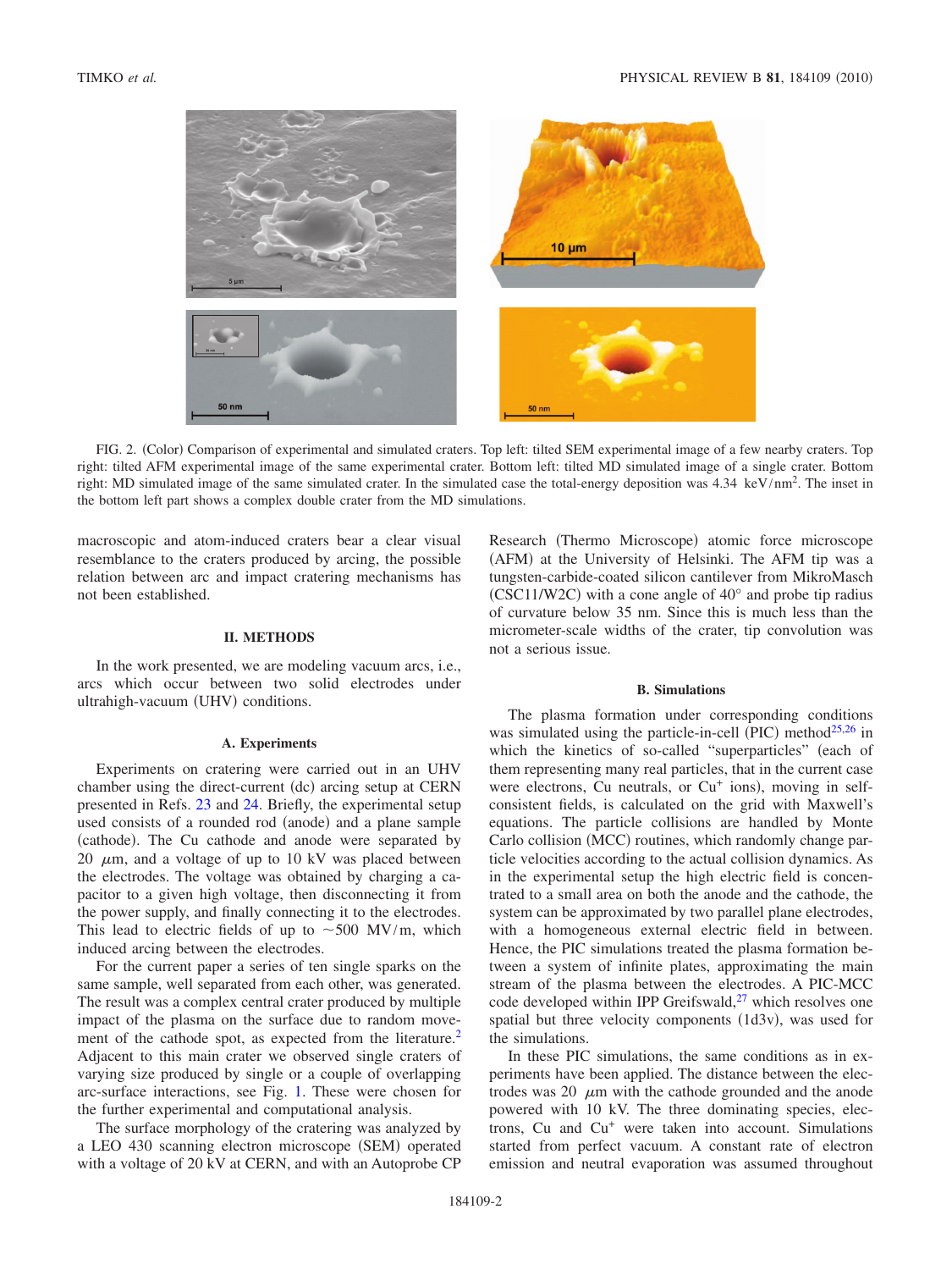all the simulation. The boundary conditions assumed in this simple model were the following: (i) electrons sputter Cu at the walls with a sputtering yield  $Y=0.01$ , (ii)  $Cu^+$  sputter Cu with  $Y=1$ , and (iii) Cu is reflected back. Ions are obtained in the system due to impact ionization collisions. Together with all other relevant collisions Coulomb collisions, elastic collisions, and charge exchange), these collisions were treated with the MCC scheme, and utilized experimentally measured cross section data[.28](#page-7-9)[–30](#page-7-10) The one-dimensional spatial coordinate and the three velocity components of each particle were followed every time step. The development of the plasma was analyzed through plasma macroquantities (number densities and temperature of each species, as well as electric potential in the system) that are outputted regularly. Also other quantities of interest, such as energy distributions and total flux of each species, can optionally be computed and outputted.

Given the above-mentioned initial and boundary conditions, the plasma develops as follows (see also animation DC.avi in supplementary material<sup>31</sup>). First the neutral density builds up in the system since ionization events are rare in the beginning. In addition, charged particles are accelerated in the electric field and therefore leave the system quickly, while neutrals move slowly, so that they can fill the electrode gap. When then at one point the neutral density reaches a critical value that corresponds to a mean-free path  $l_{mfp}$  of the electron impact ionization which becomes smaller than the spacing between the electrodes  $l_{sys}$ , an avalanche of ionization is reached. This is the "point of no return," since the increased ion flux results in further sputtering, creating even more neutrals in the system, leading to increased ionization, which then again results in an enhanced ion flux, enhanced erosion, and so forth. The ion density builds up, and a quasineutral plasma is formed starting from the anode. The external electric potential is then confined to a small region close to the cathode, the plasma sheath, where the more mobile electrons are decelerated and the ions are accelerated by the external field until an equilibrium flow is reached through a given difference in electron and ions densities in the sheath). However, the spontaneous arc itself, which is modeled here, never reaches equilibrium, since densities are steadily growing as long as energy is supplied to the system. A detailed description of the plasma simulation model and additional results of the time evolution of the plasma is presented in Ref. [32.](#page-7-12)

The PIC simulations gave as an output the flux and energy distribution of Cu ions hitting the cathode after the arc plasma was formed (see Fig. [3](#page-2-0)). To remove numerical fluctuations, the energy distribution and flux was averaged over a few nanoseconds of the buildup phase of the plasma, after ionization has occurred and a sheath has formed. Therefore, on the time scale of molecular dynamics (MD) surface damage simulations (approximately picosecond), these quantities can be regarded as stationary. The interaction of the ions from the plasma with the Cu surface was simulated with classical MD (Refs.  $21$  and  $33$ ) methods using the fully parallel PARCAS code developed within the group, utilizing up to 2000 processors and total run times of up to 200 000 h for a single event.

The Cu interatomic interactions in the MD simulations were described with the well-tested potential by Sabochick

<span id="page-2-0"></span>

FIG. 3. (Color online) Results from PIC simulations of the development of an arc plasma. The figure shows the total flux of Cu ions from the plasma against the cathode material. Due to the acceleration in the sheath potential, the energy distribution has a strong maximum around the high kinetic energy/atom of 8 keV. The inset shows the distribution of electric potential between the cathode (at  $x=0$ ) and anode  $(x=20 \mu m)$  after the arc plasma has formed. The plasma sheath leads to a strong gradient in the potential near the cathode, leading to the acceleration of Cu ions toward it.

and Lam[.21](#page-7-2)[,34](#page-7-14)[–36](#page-7-15) The ion flux was modeled selecting the impact times randomly in the Poisson distribution $37$  such that the average flux corresponded to the one simulated with PIC. The energies were generated in a random distribution corresponding exactly to that obtained from the PIC simulations and the impact positions on the surface were generated randomly within a circle of radius  $r = 3 - 25$  nm. Due to the high flux  $({\sim}10^{25}$  ions/cm<sup>2</sup>/s) from the plasma, ions impinge with time intervals  $\Delta t_0$  on the order of 1–100 fs, depending on surface area and thus all ions were introduced in the same MD simulation for a given area and dose. To get statistics, 2–5 simulations were carried out with the same area and dose.

To properly deal with high-energy effects, we used simulation methods such as adaptive time steps, energy loss to electrons, and repulsive potentials well established for the simulation of energetic ion interactions with materials.<sup>16[,21](#page-7-2)</sup> The adaptive time step algorithm previously used in our  $group<sup>38</sup>$  was for the current paper augmented to ensure that there are always at least 3 time steps simulated between the impact of each new ion. To fully contain the heat spikes, we used system sizes of up to 20 million atoms.

To test the notion that the high ion energies are indeed crucial for obtaining complex crater shapes, we also carried out "thermal" runs, modeling a condition where the surface would be heated by equilibrium effects only (low-energy electrons and ions and possibly Joule heating from emitted electrons). In these simulations, in contrast to our main simulations, we did not introduce any energetic ions (i.e., a condition with no accelerating electric sheath potential) which could cause radiation damage. We deposited energy to atoms in the same  $r=15$  nm area as in the energetic runs but only in the top 1 nm. This depth was chosen to correspond to energy deposition to the surface atom layers only by lowenergy particles that do not penetrate deep into the sample.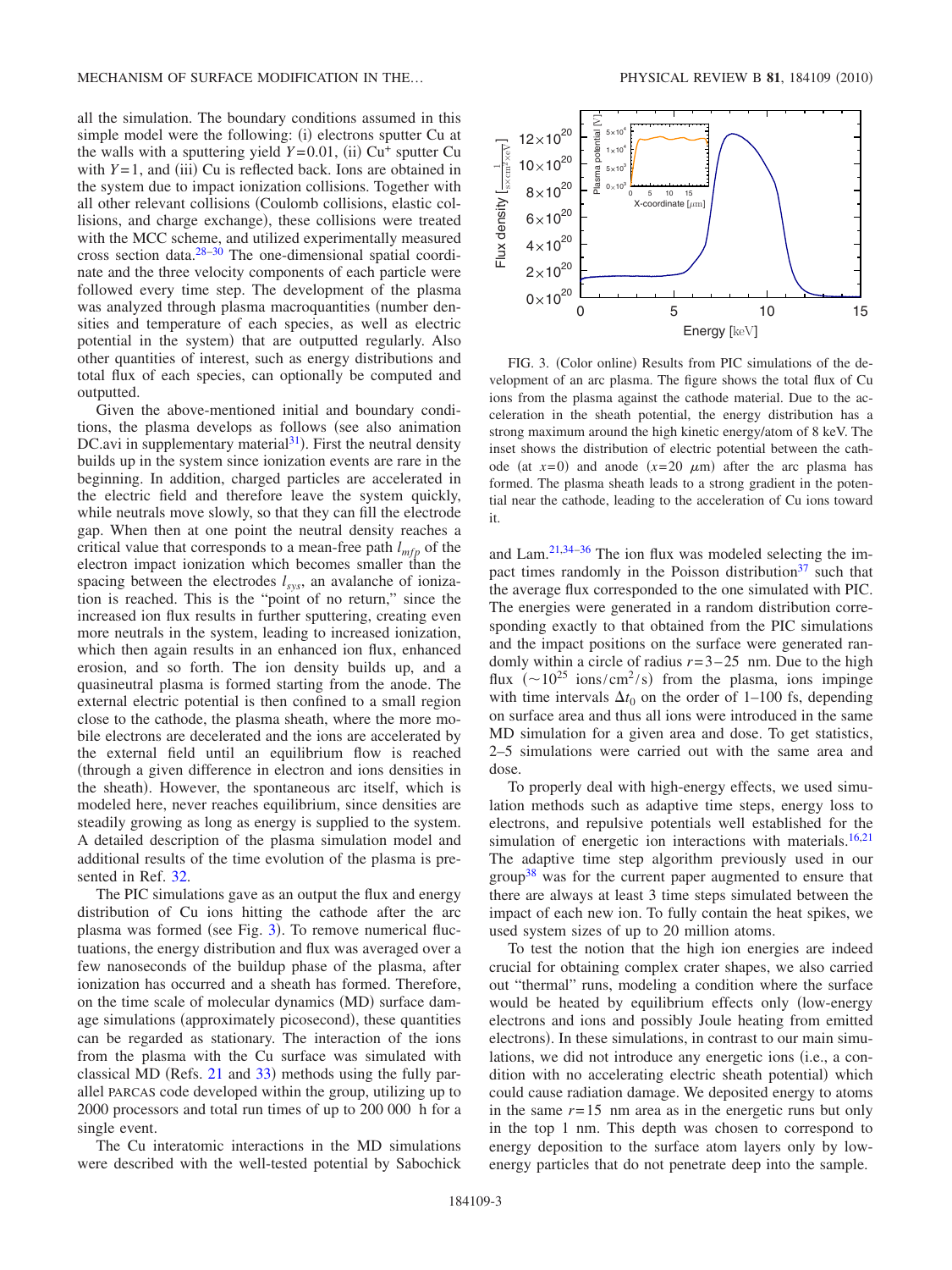More specifically, the energy deposition was carried out by giving randomly chosen atoms in the defined volume a kinetic energy of 10 eV to a random direction, to produce on average an even volume distribution of energy deposition. Since 10 eV is below the threshold displacement energy in Cu (Ref. [39](#page-7-18)), this energy does not lead to any ballistic collisions but corresponds to a thermal energy deposition to the atoms. Moreover, after about three lattice vibrations,  $\sim$  1 ps, the atom motion will correspond to a Maxwellian thermal velocity distribution[.40](#page-7-19) Since the total time of energy deposition exceeds 1 ps for the higher deposited energies, and the kinetic energies are below the threshold, this kind of energy deposition can be considered to a good approximation to correspond to thermal deposition. To illustrate the correspondence of the added kinetic energy with sample heating, we carried out a test simulation with a single 10 eV energy deposition to one atom, and analyzed the temperature in the vicinity of this atom as a function of time and distance. We found that after 0.2 ps, 1 ps, and 5 ps, the average temperature increase within a 1 nm radius sphere from the atom was 30 K, 9 K, and 0.9 K, respectively.

In the heat spike events, the average nuclear energy deposition per ion was found to be  $6.0 \text{ keV}$  (since some energy was lost to electronic stopping). Hence, the number of atoms to which the 10 eV energy was given was chosen to be 6.0 keV/10 eV $\times$ N<sub>ions</sub> to obtain a thermal deposition run where the nuclear energy deposition corresponded exactly to the deposition in a heat spike produced by *Nions* ions. Moreover, the time between giving atoms the energy of 10 eV  $\Delta t$ was chosen to be  $\Delta t = \Delta t_0 / (6.0 \text{ keV}/10 \text{ eV})$ , where  $\Delta t_0$  was the average time between impacts in the heat spike runs. In this way the time during which thermal energy was deposited also corresponded to that in heat spike runs for a given *Nions*. Since there are thousands of atoms to which kinetic energy is added in random positions, the sample temperature, of course, raises strongly. Because energy is continuously dissipated away from the deposition region, which is not spherically symmetric, it is not possible to give a single value or even a position-independent function for the temperature to which the thermal energy deposition region is heated. However, the average temperature in the entire simulation cell is illustrated in Fig. [4.](#page-3-0)

For both the heat spike and thermal runs, temperature was controlled at the side and bottom boundaries of the simulation cell, and the evolution of the system was followed until it had cooled down sufficiently that no further changes in surface morphology were observed, amounting to total simulation times of 300–500 ps. For comparison with AFM experiments, the approach of an AFM tip at a regular grid interval was simulated to obtain a surface height distribution. The simulated tip radius was chosen to have about the same ratio to the crater widths as in the AFM experiments. Craters observed in the simulations for different bombarding area radii *r* are illustrated in Fig. [5.](#page-4-0)

# **III. RESULTS AND DISCUSSION**

Experimental images of surface damage in Cu produced by arcs obtained with the dc setup are given in Fig. [2.](#page-1-0) These

<span id="page-3-0"></span>

FIG. 4. (Color online) Development of the average temperature in the system for different numbers of bombarding ions. The bombardment of the surface started at  $t=1$  ps. Atoms that are above the original surface are not included in the temperature calculation since sputtered atoms can have high kinetic energies which do not contribute to the substrate temperature. The total number of atoms in these systems was 7 million.

images, which are very similar to typical crater images in the literature, $3 \text{ show characteristic complex features such as a}$ fingerlike structures outside the main crater rim.

To understand the formation of the craters, we first carried out PIC simulations of the buildup and time development of the plasma between two electrodes separated by the same distance as in the experiments, and using a typical experimental electric potential difference.<sup>32</sup> The central result obtained from the PIC simulations is the formation of a sheath potential<sup>41</sup> close to the cathode surface, where under the given conditions the electric field is roughly ten times higher than the initial gradient between the cathode and anode. Over this field, positive Cu ions are accelerated toward the cathode surface, obtaining potential energies peaking around 8 keV, for the external electric field value of 500 MV/m. The results are illustrated in Fig. [3.](#page-2-0) These energies are typical for ion irradiation of materials, and are well known to form heat spikes that can cause massive atom redistribution and relocation, sometimes resulting in cratering[.15](#page-6-14)[,36](#page-7-15) The other important result obtained from the PIC simulations is that the ion flux is very high, the total flux  $\Gamma$  of both ions and neutrals over all energies being almost  $\sim 10^{25}$  ions/cm<sup>2</sup>/s. This flux obtained from PIC may seem very high compared to typical ion irradiation fluxes which are 5–15 orders of magnitude lower $42,43$  $42,43$  but a simple estimate from experimental values of the typical currents in arcs on the order of *I*  $= 10$  A and final crater areas on the order of  $A = (10 \mu m)^2$  $(Ref. 3)$  $(Ref. 3)$  $(Ref. 3)$  gives a comparable flux of  $I/e/A = 6$  $\times 10^{25}$  ions/cm<sup>2</sup>/s (*e* is the electron charge).

The combination of high energy and flux leads to an important insight. From studies of cascades, it is well known that the duration of a  $\sim$ 10 keV heat spike in Cu is on the order of 10 ps, and its extent in space on the order of  $(5 \text{ nm})^{3.35,44}$  $(5 \text{ nm})^{3.35,44}$  $(5 \text{ nm})^{3.35,44}$  $(5 \text{ nm})^{3.35,44}$  When these numbers are compared with the flux value, it becomes clear that during long-term bombardment of the materials with ions from the plasma, a new ion will most likely hit a heat spike area before the previous heat spike has cooled down: the mean time between impacts on a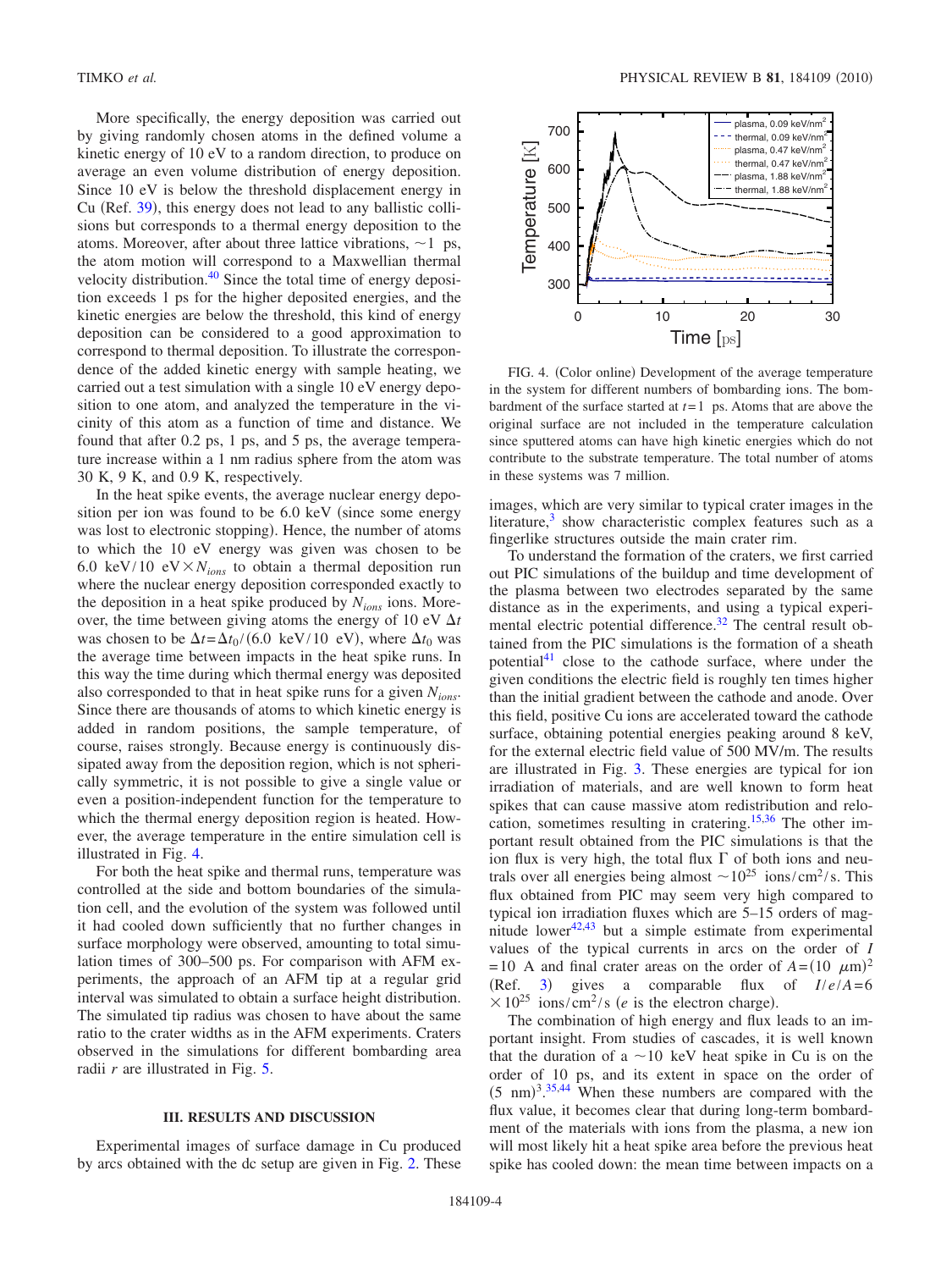<span id="page-4-0"></span>

FIG. 5. (Color online) Self-similarity of craters of different size produced in the MD simulations. The simulations show craters of similar shape in the whole simulated range of  $r = 3 - 25$  nm, justifying the comparison with larger experimental craters. Only a thin slice from the top of the simulation cells is shown. The height scale is indicated on the right-hand side in units of angstrom, and both the lateral, depth and height of the plotting region is exactly the same in all frames. The frame for  $r=15$  nm and energy deposition  $E_{den}$  $= 1.88 \text{ keV/nm}^2$  shows the same crater as that in the left-hand side of Fig. [6.](#page-5-0) The crater for  $r=25$  nm was produced by a relatively low-energy deposition, and hence the crater is split into several parts, similar to some of the craters in Fig. [1.](#page-0-0)

 $A = (5 \text{ nm})^2$  area is  $1/(\Gamma A) = 0.4 \text{ ps}$ , i.e., much less than 10 ps.

In a single heat spike, the sample is locally extremely hot with temperatures on the order of 10 000 K by the time a Maxwellian energy distribution has been reached<sup>40</sup>) but cools down rapidly over a time scale of a few picoseconds[.45,](#page-7-25)[46](#page-7-26) In the current situation, when several heat spikes overlap, the temperature in the system is a four-dimensional function of space and time. The spatial average temperature in the entire system excluding sputtered atoms is illustrated in Fig. [4.](#page-3-0) The figure shows that initially the temperature rises rapidly during the bombardment and subsequently cools down slowly due to the temperature scaling at the boundaries. The systems with higher energy deposition are naturally heated up to higher temperatures.

The MD results of arc surface damage are illustrated with snapshots in Fig.  $6$  (animations of the spike overlaps and surface morphology development are available in the supplementary material<sup>31</sup>). The end result of the overlapping heat spike conditions are craters which are very similar to those observed in experiments, see Fig. [2.](#page-1-0)

In particular, the MD simulations show the formation of long "fingers" of atoms during the dynamic evolution of the crater. These can turn around to form frozen-in fingers lying on the surface, which explains the elongated atom ridges often observed next to the craters in the experiments. Alternatively, the fingers can break up due to the Rayleigh instability, $47$  leading to the emission of atom clusters which can land elsewhere on the surface or be emitted into the plasma. Similar effects have been previously reported to occur in connection with cratering by single atoms and atom clusters and were found to be in good agreement with experiments[.16](#page-6-15)[,17,](#page-7-0)[21,](#page-7-2)[22](#page-7-3)[,48,](#page-7-28)[49](#page-7-29) However, single Cu atoms at similar energies have not been previously reported to produce such complex crater features with an appreciable probability,  $36$  and thus in the current case the effects are associated with the overlap of several heat spikes (see also analysis of fluence dependence below).

Moreover, we also observed the formation of "double" craters in the simulations that strongly resemble some of the craters observed in the experiments, compare the inset in Fig. [2](#page-1-0) with some of the smaller craters in the experimental image note that the ions are coming in stochastically in space and time, and thus spatial separation of craters may occur especially for lower fluences). On the other hand, also the plasma density may fluctuate, and these fluctuations may lead to a temporal variation in the incoming ion flux that could also explain overlapping craters. Further study of the plasma will be needed to establish which one of the mechanisms is more significant for complex crater formation.

Similar complex cratering was observed for the full range of impact areas simulated circles with radii *r* from 3 to 25 nm). Thus, although the simulated craters are smaller than the experimentally observed ones, the fact that craters are observed for all simulated sizes shows that the MD simulations would likely produce craters also in the experimental size range of  $\sim 0.1-10$   $\mu$ m.<sup>[3](#page-6-2)</sup> Unfortunately computer capacity limitations prevented simulating system sizes significantly larger than 25 nm. We carried out systematic simulations with  $r=15$  nm for different durations of the arc, as our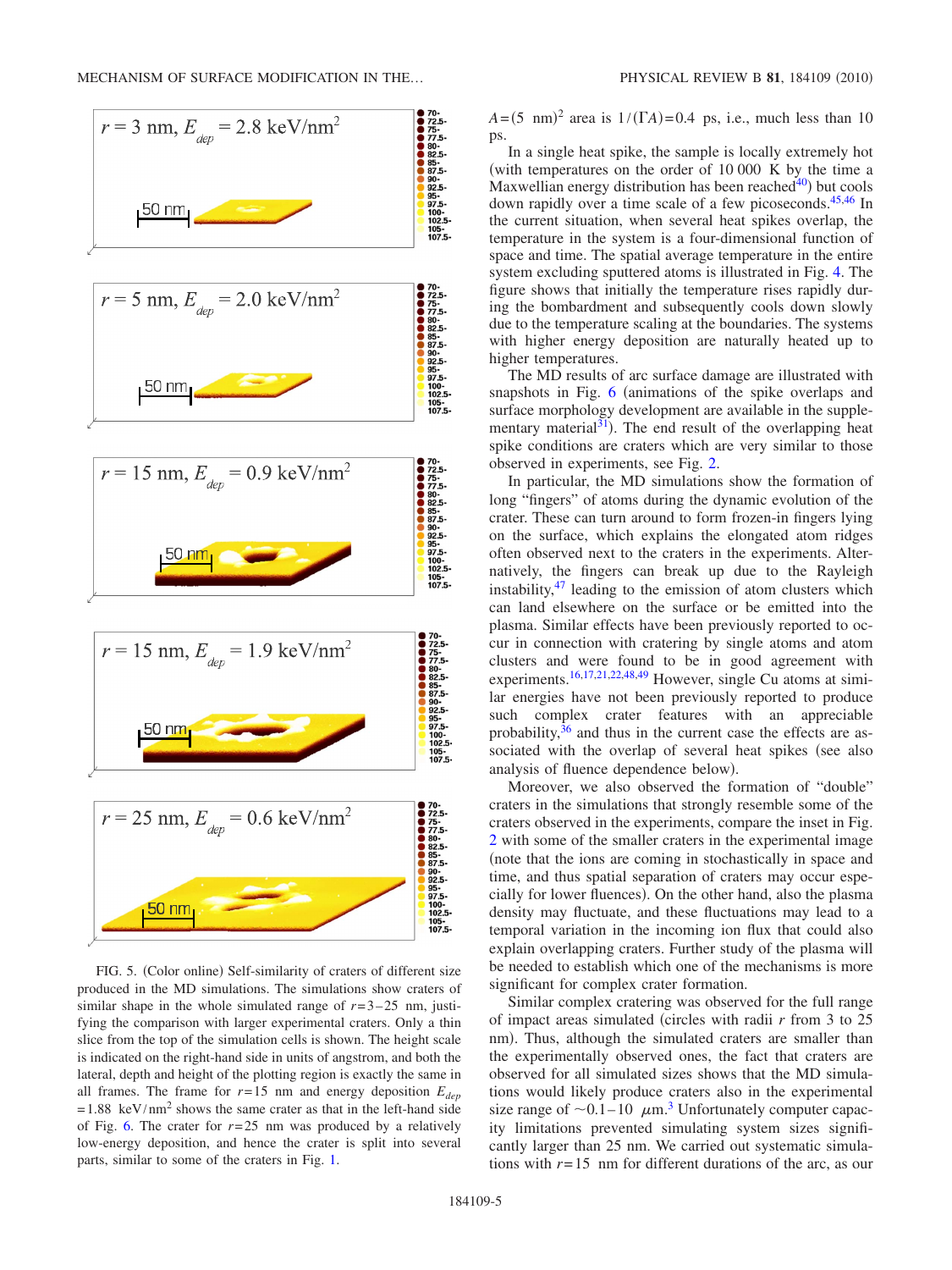<span id="page-5-0"></span>

FIG. 6. (Color online) Snapshots of the time development of cratering by arcs. Left: crater produced by energetic plasma ion flux obtained from dc plasma simulations. Right: crater produced by nonballistic (thermal) energy deposition but depositing the same amount of energy as in the plasma ion case. Only a thin slice from the top of the simulation cells is shown. Each dot shows the position of an atom, due to the large number of atoms involved individual atoms cannot be distinguished at the surface. The atoms are colored according to the height above the surface, with dark yellow (medium gray in grayscale) giving the original surface position, and light yellow (light gray) and red (dark gray) positions of atoms above the surface. The height scale is given in angstrom to the right. In both cases the total-energy deposition was 1.88 keV/nm2. Note how in the dc case massive fingers of atoms come up, which eventually break up and lead to the formation of complex surface features and cluster emission.

PIC model was not accounting for the extinguishing of the plasma. In practice this was implemented as a different total number of bombarding ions and hence deposited energy *Edep*. The results are illustrated in Fig. [7,](#page-5-1) which shows the crater rim size and amount of emitted (sputtered) atoms as a

<span id="page-5-1"></span>

FIG. 7. (Color online) Results from MD simulations of the crater formation due to the flux of particles from the plasma for a bombarding area of  $r=15$  nm. The sputtering yield signifies the total amount of particles that leave the sample because of the intense particle bombardment over the whole duration of one arcing event. The crater rim size is the total number of atoms above the surface but still connected to the sample. We also calculated the sizes of the excavated areas (crater wells), but this data is not shown for clarity, since it is almost exactly equal to the sum of the sputtering and crater rim size and thus carries no additional information. Also shown are the same quantities due to nonballistic (thermal) energy deposition that does not involve high kinetic energies.

function of the energy deposited by plasma ions on the surface. The data shows a distinct and strong transition in the crater size around a deposited energy of *Edep*  $= 0.8 \text{ keV/nm}^2$ . The reason is that below this value, the number of bombarding ions is so small that significant overlap of heat spikes has not yet occurred, and craters are produced essentially as for independent single ions. Hence, the increase is approximately linear in this region. With an increase in fluence, the overlap leads to the formation of a single molten zone covering the whole bombarded area (see also animation arcmd\_liquidjoint\_r15nm\_N100\_DC.avi in supplementary material $31$ , and the complex cratering mechanisms emerge due to the very large energy deposition. The threshold value of  $E_{dep}$ =0.8 keV/nm<sup>2</sup> can, considering the maximum penetration depth of the ions  $\sim$  8 nm, be shown to correspond to the energy deposition where all the material in the bombarded area is heated above the melting point. Once the full melting threshold has been achieved, additional ions only have the effect of excavating more material deeper out of the bulk. Hence, at higher deposited energies, the increase in crater size is again roughly linear.

The results for the nonballistic (thermal) energy deposition are shown in Figs. [6](#page-5-0) and [7.](#page-5-1) The difference to the heat spike events is clear: although a crater is formed in the thermal cases, it has a much simpler morphology, which does not resemble the complex shapes seen in experiments. Moreover, Fig. [7](#page-5-1) shows that the threshold of the dependence of sputtering yield and crater rim size with deposited energy is not as pronounced for the thermal ions. This is because in case of the thermal ions, a transition to form a large and deep fully molten region does not occur. This is further illustrated in Fig. [8,](#page-6-17) which shows that the ions with energies obtained from the plasma simulation lead to crater shapes that corre-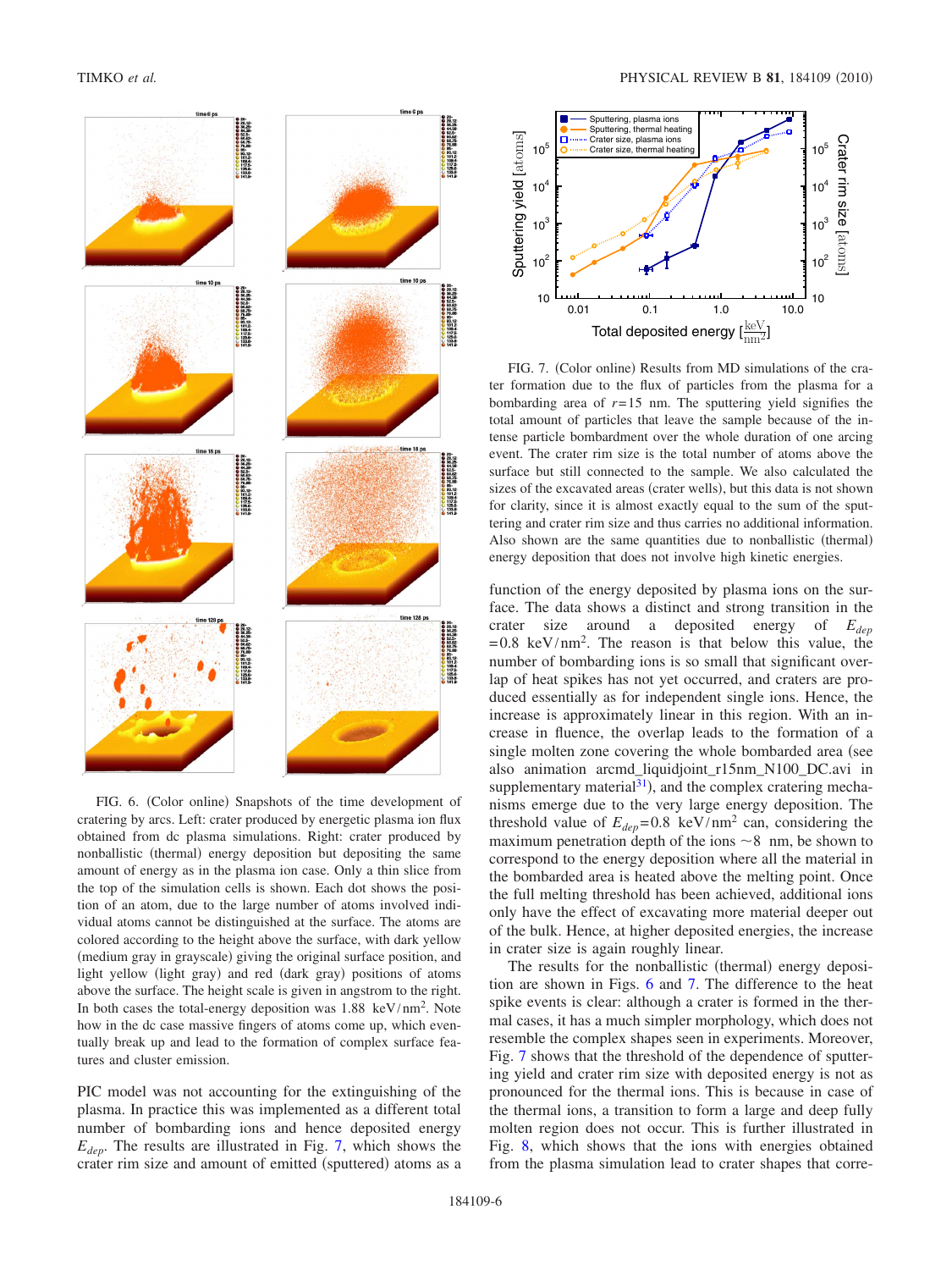<span id="page-6-17"></span>

FIG. 8. (Color online) Crater shape profiles obtained from experiments and simulations. The experimental shapes were obtained from AFM measurements and the simulated ones from a simulation of a spherical AFM tip approaching the atomic coordinates obtained from the MD simulations. However, since the experimental tip radius was below 35 nm, tip convolution effects were negligible. One of the experimental shapes has been multiplied by 0.2 to illustrate that the experimental crater shapes are self-similar over different scales. Computer capacity limitations prevented simulation of micron-sized craters, but after multiplication by a factor of 30–40, the simulated crater shapes obtained from the plasma ions agree very well with the experimental shapes. However, the nonballistic (thermal) energy deposition crater shape is clearly different from the experimental ones. Note also that in the two simulated cases of plasma bombardment, the shapes are similar with only a difference of 1.3 in the multiplication factor, although the fluence was a factor of 2.5 different.

spond very closely to the experimental ones. The thermal deposition, on the other hand, produces a clearly different shape.

We determined the aspect ratio of craters also quantitatively, defined by the rim-maximum to rim-maximum width of the crater  $w$  (along the diameter), and then the depth measured from the average height of the same rim maxima to the bottom of the crater *d*. The rim maxima were used to define the width since the outside edge of the crater rims is often irregular. We found for the experimental single ion craters an aspect ratio  $d/w$  of  $0.26 \pm 0.04$  and for the simulated plasma ion craters for high energy depositions  $(E_{dep} \gtrsim 1 \text{ keV/nm}^2)$  $d/w = 0.23 \pm 0.03$ . The excellent agreement in the aspect ratio verifies that one possible explanation to the experimental deep crater formation is high-flux, high-fluence energetic ion bombardment of the surface.

The atoms emitted in the nonballistic (thermal) case are practically all individual atoms. Cluster connectivity analysis of the emitted atoms showed that in the heat spike cases for 100 ions or more, about 70 % of the material is initially in clusters larger than ten atoms, while in the thermal energy deposition case virtually none (less than  $1\%$ ) were. The observation that the heat spike conditions lead to cluster emission is supported by recent experiments<sup>50</sup> observing the Coulomb explosion of atom clusters in arc plasmas. It also directly supports the experimental deduction that cathode spots move around the surface in steps due to droplet emission.<sup>2[,4](#page-6-3)</sup> Since the thermal energy deposition did not lead to cluster emission, the thermal scenario is inconsistent with the experimental observation.

### **IV. CONCLUSIONS**

In conclusion, using a combination of experiments and computer simulations, we have shown that the huge fluxes of energetic ions can form craterlike damage on the surface and lead to sputtering of large atom clusters. The craters have a complex shape that can be explained by the strong nonequilibrium heating of the material due to energetic ions accelerated in the plasma sheath potential.

# **ACKNOWLEDGMENTS**

We thank J. Samela for useful discussions. This work was performed within the Finnish Centre of Excellence in Computational Molecular Science (CMS), financed by The Academy of Finland and the University of Helsinki. Generous grants of computer time from the Center for Scientific Computing in Espoo, Finland, are gratefully acknowledged.

- <span id="page-6-0"></span>\*Corresponding author; kai.nordlund@helsinki.fi
- <span id="page-6-1"></span>1G. A. Mesyats and D. I. Proskurovsky, *Pulsed Electrical Dis*charge in Vacuum (Springer, Berlin, 1989).
- <span id="page-6-16"></span><sup>2</sup>B. Jüttner, [Beitr. Plasmaphys.](http://dx.doi.org/10.1002/ctpp.19790190104) **19**, 25 (1979).
- <span id="page-6-2"></span>3R. Behrisch, in *Physics of Plasma-Wall Interactions in Controlled Fusion*, NATO Advanced Studies Institute Series, Series B: Physics Vol. 131, edited by D. E. Post and R. Behrisch (Plenum Press, New York, 1986), pp. 495–513.
- <span id="page-6-3"></span><sup>4</sup> B. Jüttner, [J. Phys. D](http://dx.doi.org/10.1088/0022-3727/34/17/202) **34**, R103 (2001).
- <span id="page-6-4"></span>5H. H. Braun, S. Döbert, I. Syratchev, M. T. I. Wilson, and W. Wuensch, CERN Technical Report No. CERN/PS 2002–062 (RF) (unpublished).
- <span id="page-6-5"></span><sup>6</sup>G. McCracken, [J. Nucl. Mater.](http://dx.doi.org/10.1016/0022-3115(80)90299-8) **93-94**, 3 (1980).
- <span id="page-6-6"></span><sup>7</sup> J. Rager, A. Flaig, G. Schneider, T. Kaiser, F. Soldera, and F. Mücklich, [Adv. Eng. Mater.](http://dx.doi.org/10.1002/adem.200500025) 7, 633 (2005).
- <span id="page-6-7"></span>8A. Descoeudres, Ph.D. thesis, EPFL, 2006.
- <span id="page-6-8"></span><sup>9</sup> *Sputtering by Particle Bombardment I*, edited by R. Behrisch (Springer, Berlin, 1981).
- <span id="page-6-9"></span>10A. Anders, S. Anders, M. A. Gundersen, and A. M. Martsi-novskii, [IEEE Trans. Plasma Sci.](http://dx.doi.org/10.1109/27.402313) 23, 275 (1995).
- <span id="page-6-10"></span> $11$ The surface damage is similar for both sparks and arcs, and hereinafter we use for brevity the term "arc," but all the results are relevant for both sparks and arcs.
- <span id="page-6-11"></span> $12$  K. A. Holsapple and K. R. Housen, [Icarus](http://dx.doi.org/10.1016/j.icarus.2006.08.029) 187, 345 (2007).
- <span id="page-6-12"></span><sup>13</sup> J. M. Walsh, G. L. Straddling, G. C. Idzorek, B. P. Shafer, and W. X. Do, [Int. J. Impact Eng.](http://dx.doi.org/10.1016/0734-743X(93)90071-E) **14**, 775 (1993).
- <span id="page-6-13"></span><sup>14</sup> K. L. Merkle and W. Jäger, *[Philos. Mag. A](http://dx.doi.org/10.1080/01418618108239546)* **44**, 741 (1981).
- <span id="page-6-14"></span><sup>15</sup>M. Ghaly and R. S. Averback, *[Phys. Rev. Lett.](http://dx.doi.org/10.1103/PhysRevLett.72.364)* **72**, 364 (1994).
- <span id="page-6-15"></span><sup>16</sup> J. Samela and K. Nordlund, [Phys. Rev. Lett.](http://dx.doi.org/10.1103/PhysRevLett.101.027601) **101**, 027601  $(2008).$  $(2008).$  $(2008).$